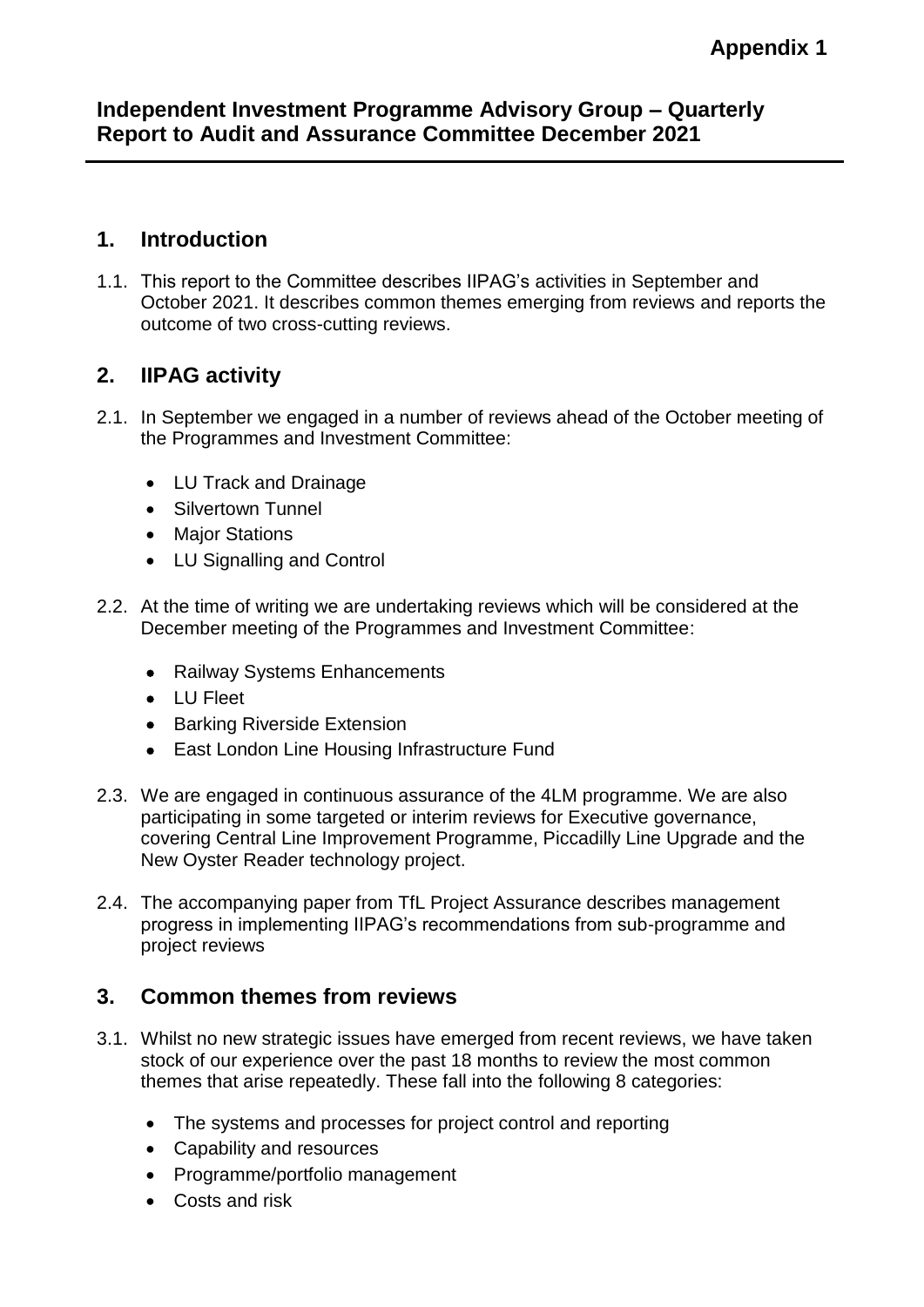- Commercial and contracting strategies
- **•** Governance
- Value for money:
- Information
- 3.2. Appendix 2 provides further detail on what is covered by these themes. We will be monitoring how often they arise in sub-programme and project reviews, and will also ensure that our cross-cutting work continues to address these issues.

## **4. Progress with cross-cutting work**

4.1. We have completed two further reports, on Asset Information and Progress on Value for Money, which were submitted to the October meeting of the Programmes and Investment Committee.

#### Asset Information

- 4.2. Our report on Asset Information is the first part of a two part study into the way information on assets is generated and used within TfL. This first part considers how data on asset condition, risk and performance (asset health) is presented at senior level, how it is interrogated and used, and how this translates to business decisions. The second part of the study, later this year, will consider how asset information is generated, its completeness and quality.
- 4.3. TfL is an asset intensive organisation: reliable asset performance underpins customer experience across all modes and the business spends a significant proportion of its budget on sustaining and renewing its fixed and mobile assets. With this background, the importance of maintaining a good understanding at senior level of current asset health and trends is evident. In addition, good practice suggests that visible senior level leadership and commitment is crucial to effective asset management.
- 4.4. We found that improvements have been made in several areas over the past two years. For example, awareness of asset health and focus on asset issues at senior level has been increasing and spending is being prioritised on renewals through the business planning process. Concerns remain however that availability of transparent asset data at senior level and visibility of asset health 'on the ground' and its implications, in terms of costs and impact on service levels, could be improved.
- 4.5. We found that improving the visibility of asset health and risks at senior level could be greatly helped by developing a common set of metrics across the whole of TfL, such as the 'state of good repair' used by Surface for their highways assets, by which key trends could be tracked. Such metrics could be consolidated into an assets' scorecard which, if well designed, would aid concise communication of asset information at senior level.
- 4.6. We recommended reviews of asset health at senior executive meetings and annually at the Programmes and Investment Committee. We also suggested inclusion of designated asset strategy or engineering specialists in senior level meetings to aid focus on asset issues, demonstrate TfL's commitment to sound